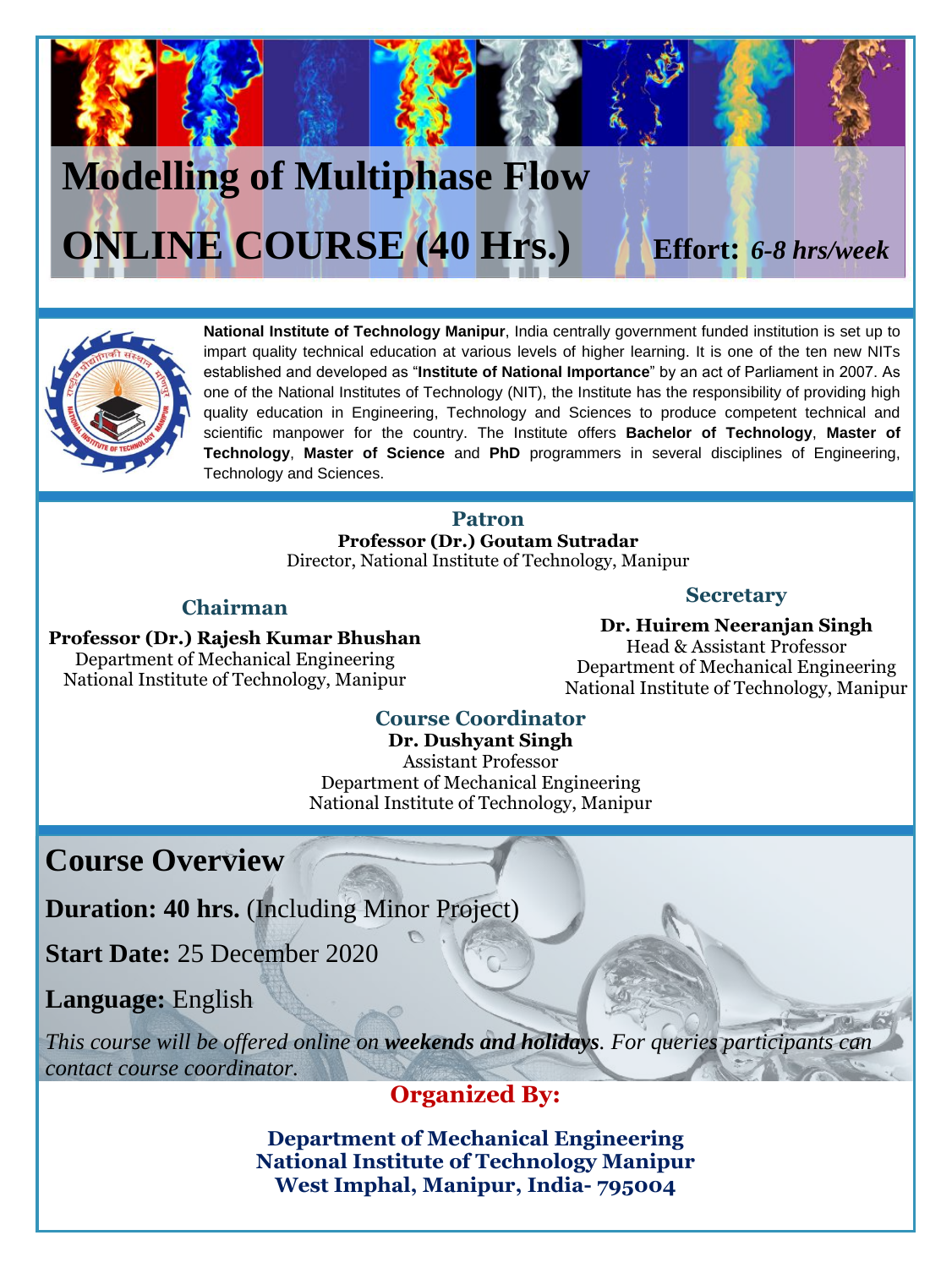### **ABOUT THIS COURSE**

This course is designed to provide participants with a background on the fundamental understanding of the dynamics of multiphase flow. Multiphase flows are critically important for many industries such as mechanical, chemical, civil, petroleum, petrochemicals, pharmaceuticals, food processing and agriculture. In this course basics of multiphase flow and the numerical approaches used to model multiphase flow will be discussed. The course will cover theoretical background and hands on sessions on the Eulerian-Eulerian (two-fluid) models, Eulerian-Lagrangian (discrete particles) models, and discrete phase (particles, droplets, or bubbles) in a continuous phase with the emphasis of heat and mass transfer. In the Eulerian-Lagrangian model, conversion of discrete phase into continuous phase and its impact on the heat and mass transfer will be covered.

## **WHAT THIS MULTIPHASE COURSE COVERS**

- To understand the fundamentals of multiphase flow.
- To identify the nature of flow-based studies involving multiphase flow systems.
- To predict how to conceptualize a multiphase flow problem and apply different multiphase modes to simulate it.

## **WHAT YOU WILL LEARN**

**MODULE1** INTRODUCTION OF MULTIPHASE FLOW (*2* HRS.)

**MODULE2** CLASSIFICATIONS AND MODELLING APPROACHES (*2* HRS.)

**MODULE3** INTRODUCTION AND MODELLING OF HOMOGENEOUS PHASE USING VOF METHOD (*8* HRS.)

**MODULE4** INTODUCTION AND MODELLING OF HOMOGENEOUS PHASE UISNG MIXTURE MODEL (*4* HRS.)

**MODULE5** INTRODUCTION AND MODELLING OF DISCRETE PHASE (*8* HRS.)

**MODULE6** INTRODUCTION AND MODELLING OF EULERIAN-LAGRANGIAN FRAMEWORK (*8* HRS.)

**MODULE7** MINOR PROJECTS (IN GROUP) (*8* HRS.)

### **ABOUT THE CERTIFICATE**

Certificates will be issued to all the participants upon successful completion of the program, as per stipulated requirements.